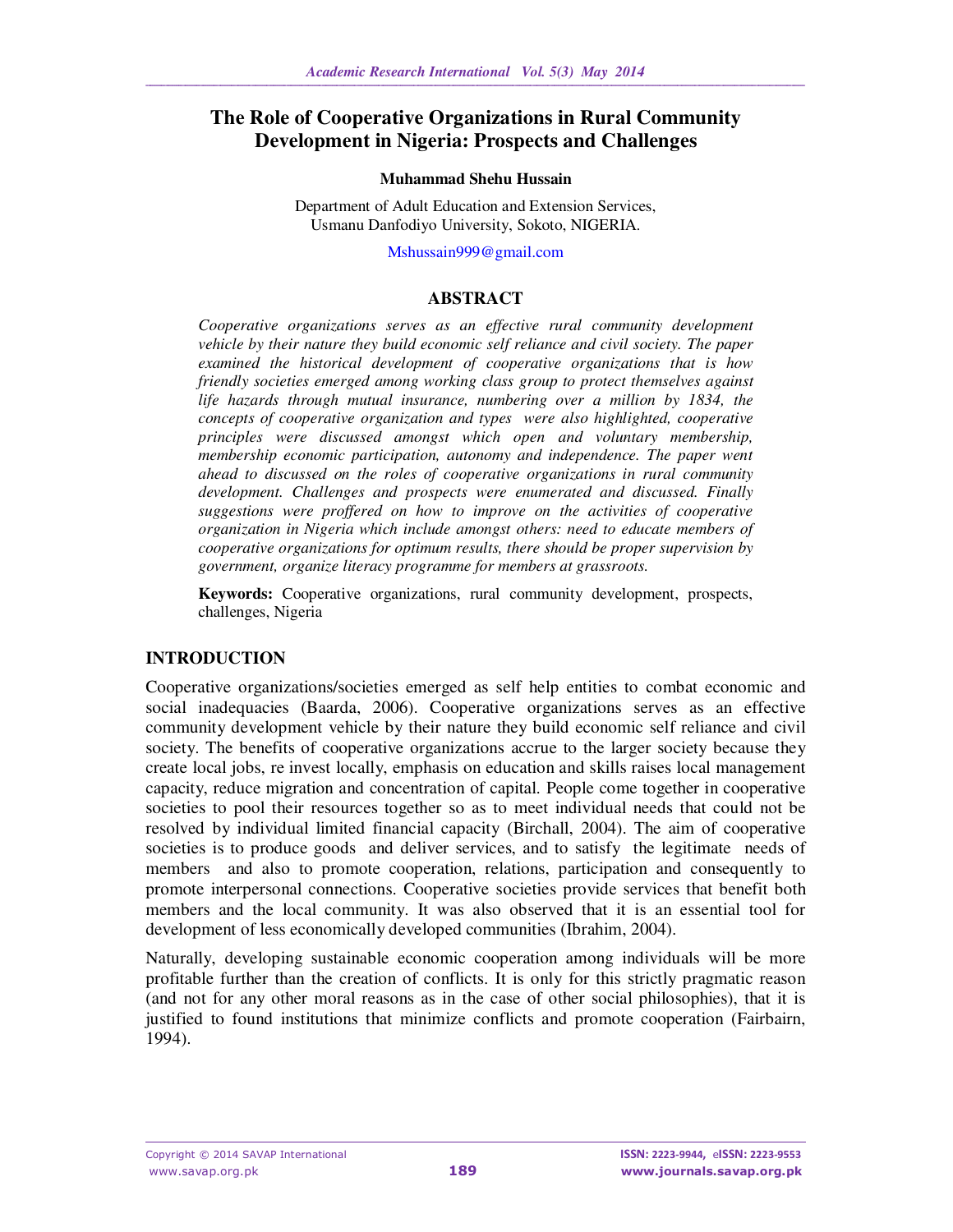### **Historical Development of Cooperative Organizations**

Birchall (1997, 1998) traces the birth of modern cooperatives to Britain at the end of the eighteen century. Friendly societies emerged among working class group to protect themselves against life hazards through mutual insurance, numbering over a million by 1834. They were seen as a self help movement, being a response to the insecurities of reliance on wage labour arising with industrial revolution.

In Nigeria the development of cooperative was influenced by government policies. This could be traced back to 1926 when the department of Agriculture started to organize Cocoa farmers around Abeokuta and Ibadan in western Nigeria, to sell their cocoa cooperatively (Ibrahim, 2001).

A cooperative is an organization in which those who transact with (i.e. patronize) the organisations also own and formally control the organization, and derive significant benefits from those of transactions over and above any financial returns they derive from their investment in the organization (Ijere,1992).

This definition captures the patronage-based returns aspect that appears to distinguish Cooperatives from other forms of organization.

According to International cooperative alliance (1995):

Cooperative organization is an autonomous association of persons united voluntarily to meet their common economic, social, and cultural needs and aspirations through a jointly-owned and democratically- controlled enterprises.

Another definition provided by Mladentaz (1933) cited by Ibrahim (2001) describes Cooperatives as:

"Association of persons, small producers or consumers, who have come together voluntarily to achieve some of common purpose by a reciprocal exchange of services through a ollective economic enterprise working at their common risk and with resources to which all ontribute''.

#### **Cooperative Principles**

According Baarda (2006) the cooperative principles are as follows Voluntary and open membership: Cooperative societies are voluntary organisations, open to all persons able to use their services and willing to accept the responsibilities of membership, without gender, social, racial, political or religious discrimination.

Democratic member control: cooperative organisations are democratic organisations controlled by their members, who actively participate in setting their policies and making decisions. Men and women serving as elected representatives are accountable to the membership. In primary cooperative organisations members have equal voting rights (one member one vote) and cooperatives at other levels are organized in a democratic manner.

Member economic participation: members contribute equitably to and democratically control the capital of their cooperative. At least part of the capital is usually the common property of the cooperative. They usually receive limited compensation if any, on capital subscribed as condition of membership. Members allocate surpluses for any or all of the following purposes: developing the cooperative, possibly by setting up reserves, part of which at least would be indivisible; benefiting members in proportion to their transactions with the cooperative; and supporting other activities approved by the membership.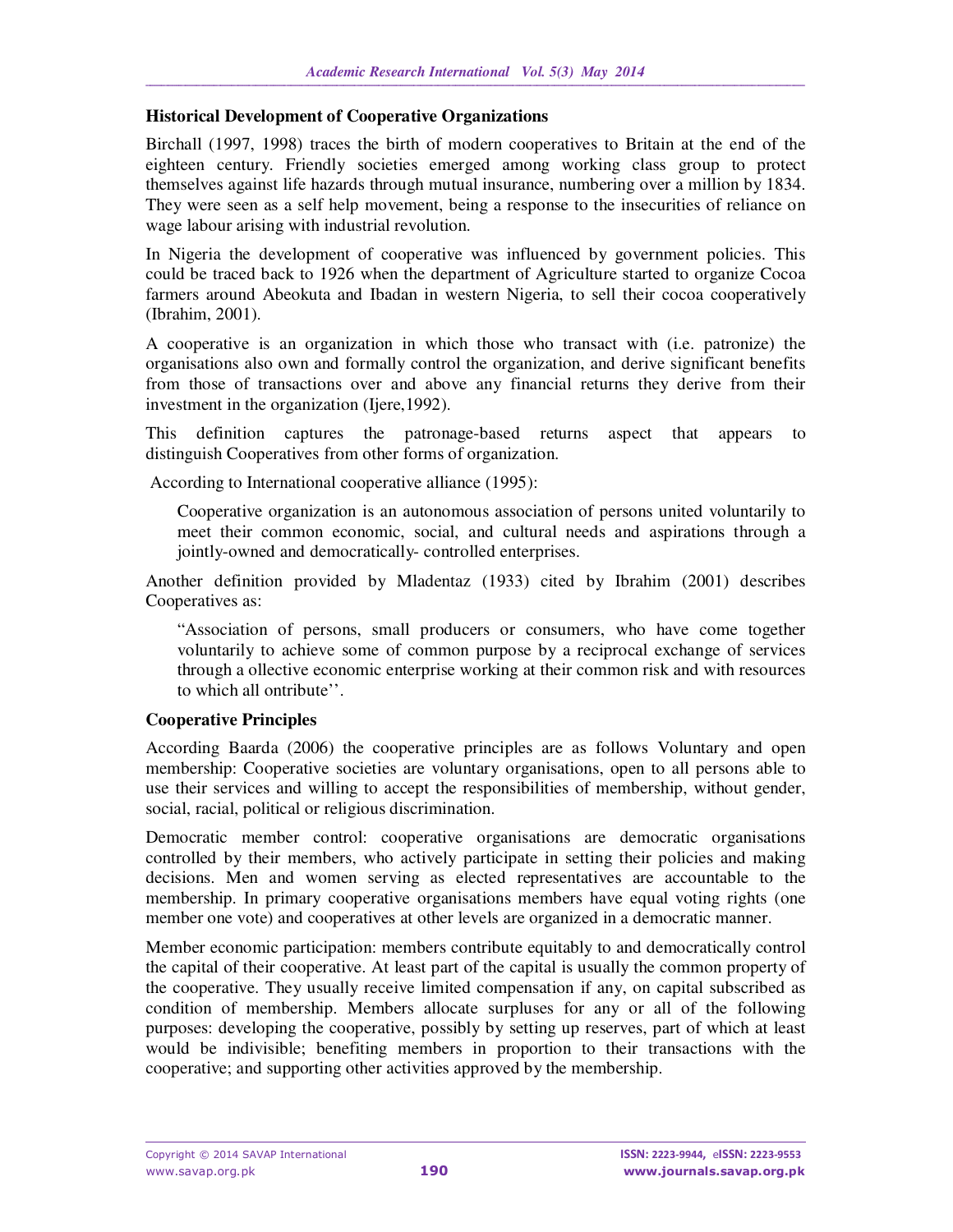Autonomy and Independence: Cooperative organisations are autonomous self-help organisations controlled by their members. If they enter into agreements with other organisations, including governments, or raise capital from external sources, they do so on terms that ensure democratic control by their members and maintain their cooperative autonomy.

Education, Training and Information: cooperative organisations provide education and training for their members, elected representatives, managers and employees so they can contribute effectively to the development of their cooperatives. They inform the general public, particularly young people and opinion leaders about the nature and benefits of cooperation.

Cooperation among cooperatives: cooperatives serve their community most effectively and strengthen the cooperative movement by working together through local, national, regional, and international structures.

Concern for the community: while focusing on member needs, cooperatives work for the sustainable development of their communities through policies accepted by their members.

### **Types of Cooperative Organizations**

The following are some of the types of cooperative organization

- 1. Labour cooperative organization: These organizations are formed by staff of the same organization in order for buying and selling of products at subsidized rates for the members of the organization. It also makes contracts with firms for the provision of services. Example of Usmanu Danfodiyo University Multi-purpose Cooperative society and host of others.
- 2. Processing cooperative organizations: this type of organization is responsible for processing of various products example fish processing, Meat, Poultry and Agricultural products amongst others.
- 3. Storage Processing Organization: this are formed for the provision of storage facilities to its members on perishable and non-perishable goods at a subsidized rates.
- 4. Farming cooperative organizations: these organizations are formed by farmers in orders to help themselves by providing large scale farming tools like tractors, threshers and harvesters etc.
- 5. Credit Cooperative organization: these are formed for the financial assistance of its members. They provide loans to members at subsidized rates for the purchase of either seeds, fertilizer, cattle and other farm implements.
- 6. Producer's cooperative organizations: they are produced by small producers. Members produce goods in their houses or at a common place. The raw material, money and tools are to be provided by members. The produce are sold by the organizations at a whole sale price (Kareem, R. O., Arigbabu, Y. D., Akintaro, J. A. & Badmus, M. A., 2012)

#### **The Role of Cooperative Organizations on the Rural Community Development**

Tretcher (2001) stated that "Cooperative organizations has helped reduced costs and improve the quality of Local government services while helping communities maintaining local autonomy. It also provides both purchasing and marketing functions for their affiliates local cooperatives. A unique aspect of cooperative organization that affects their local economic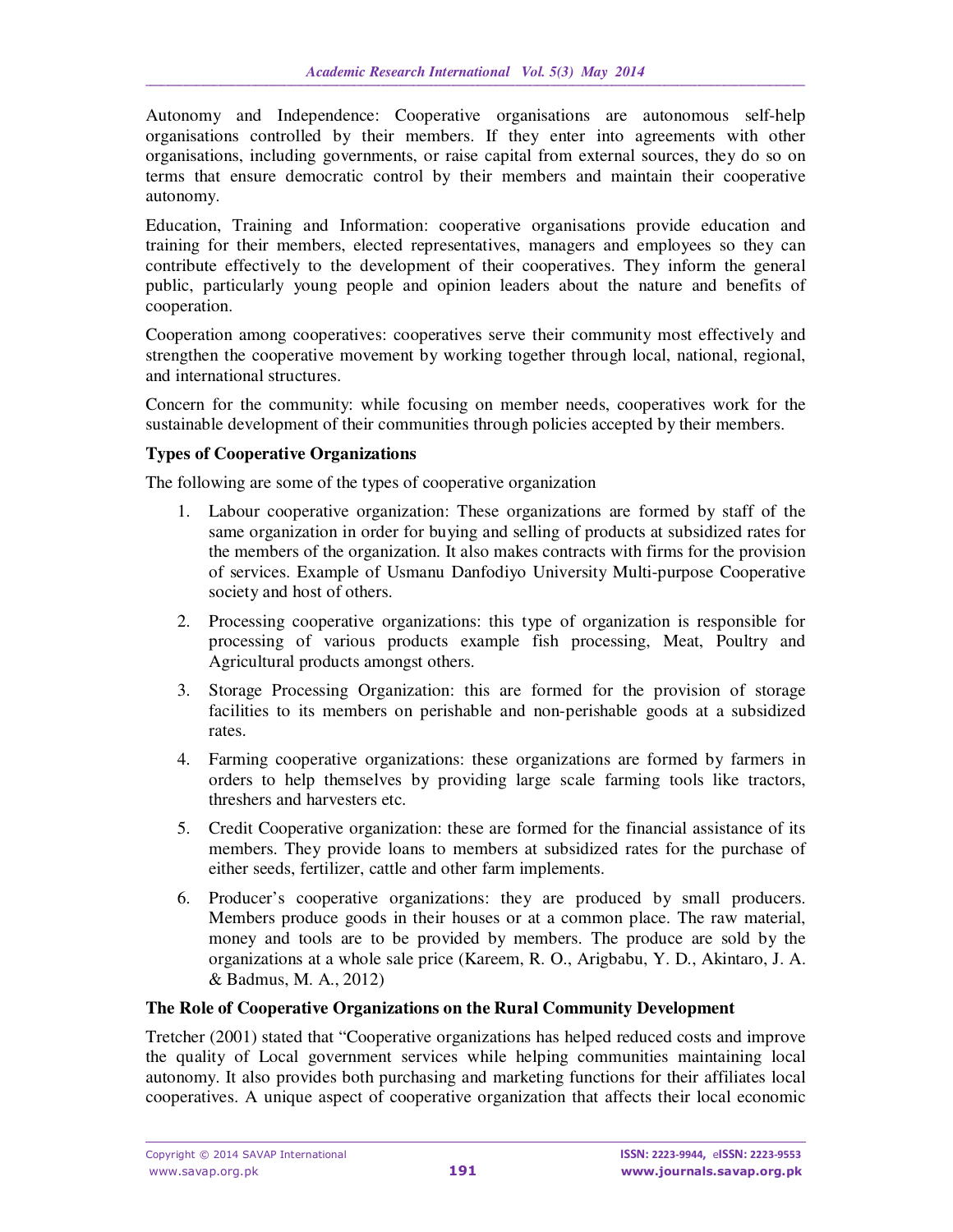activities is the distribution of cash patronage refunds to their members, who typically resides in the local area (Baarda, 2004)

Cooperative organization tend to be locally owned and transfer the benefits of that ownership to the local community, this potentially generates a greater economic impact than business that are not locally owned and which distribute the benefits of ownership outside the community where business is conducted.(Crooks,2004).

A cooperative organization reinforces the fact that they contribute to rural economy. Cooperative organizations also provide specific results that can be used to educate the public and policy makers less familiar with cooperatives about their impacts throughout the nation (Folsom, 2003).

Employment opportunities are provided by cooperative organizations to the teeming population of the rural populace which helped greatly towards Socio –Economic development of both urban and rural areas (Ibrahim, 2001).

Cooperative Organizations' created returns on behalf of the members such as better prices than alternatives, valuable services access to markets otherwise not available, increased market power, valuable information. Cooperative organizations have a unique link to member production areas and rely on areas where members are located. The necessity to remain in proximity to member makes it less likely to relocate to location that might have a cheaper raw products or labour. Such economic stability may generate a number of benefits for both members and their communities (Barton, 2004).

Cooperative organisations all over the world are instruments of social and economic transformation (Ijere, 1992).The relevant social aspects of people from Africa. According to Ijere (1992), are those aspects that deal with their attitudes of life and themselves, their modes of behaviour and relationship with one another as well as their modes and customs. These issues should be typified by such norms as honesty, fairness, equity, democracy, and mutual fellow feelings that he further postulated. It can be said that neither capitalism nor a mixed economy enshrines the above standard as does Cooperatives (Ijere, 1992).

Ubani (1980) in a study demonstrated that the NUS Farmers Multi-purpose Cooperative Society have shown that a Cooperative society can be set up and managed as a modern business, and still fulfill its social functions to its members.

However, Patrick (1995) observed that provision of credits is the wide spread activity of the majority (95%) of registered Cooperative societies. According to Eze (1990) Majority of Cooperative members remain in the societies to gain benefit from Government Agricultural assistance. He also added that poor members are not willing to commit their limited resources to Cooperative movement.

Cooperative Organizations serve as useful instruments for Marketing farmers' produce and as avenues for saving and credit facilities as these informal financial institutions are mostly preferred by Farmers due to easy accessibility, smallness of scale, and informal nature of transactions (Baarda,2004).

The investment pattern of cooperatives are influenced by age, income, farming experience, amount of borrowed funds, family size, and loan repayment amongst others (Crooks, 2004)

Among the government programmes involved in loan schemes for farming are the National Agricultural Rural and Community Development Bank all over the country. For example, by the end of August 2007, loans approved to farmers in Kano states, under this scheme were about N145 million. These therefore had impacted positively through these loans on income and increments in income, if any, while considering gender differentials of the farmers.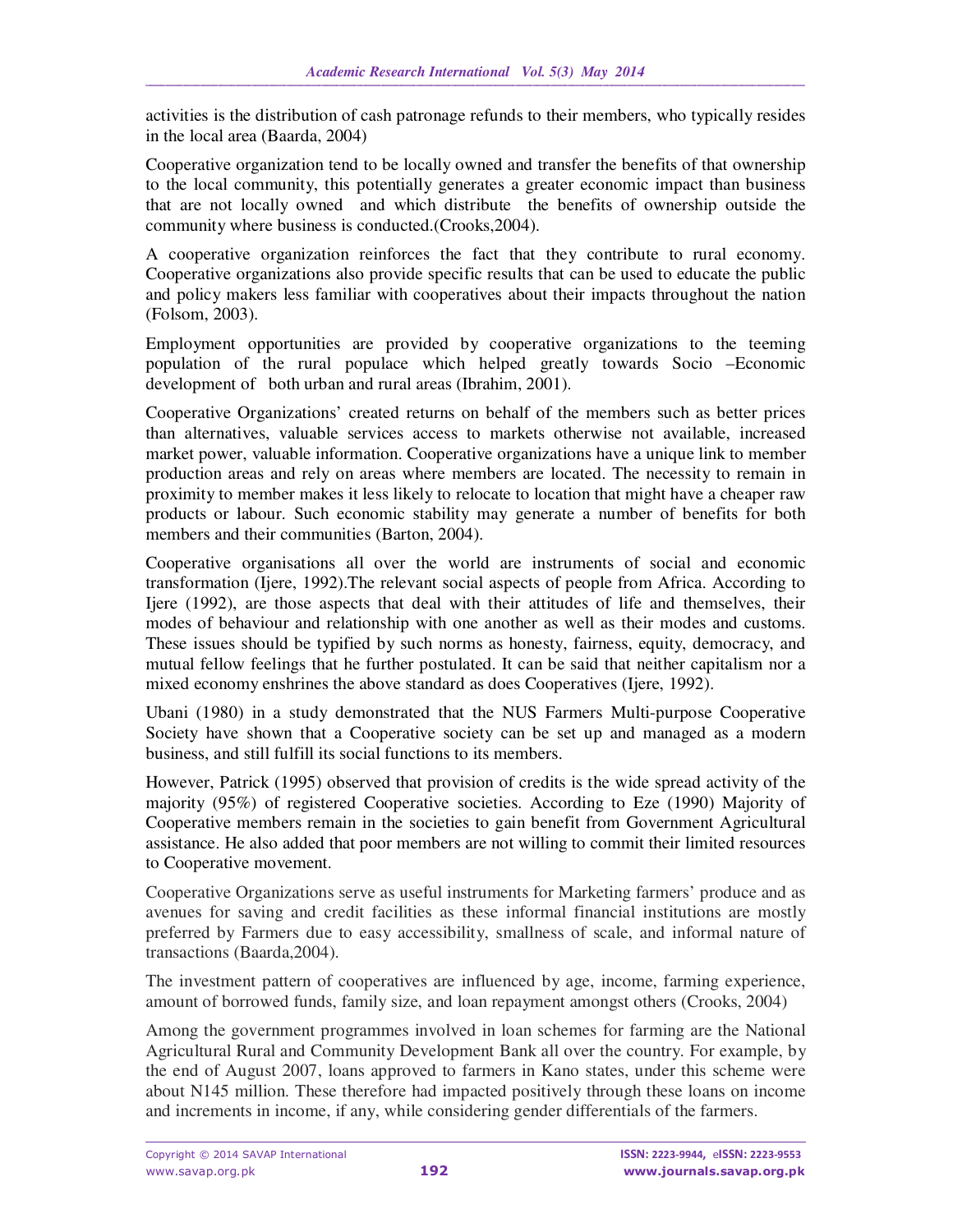The technical contribution which capital saving can bring about in the agricultural sector especially in a capital deficient system is not in dispute.

Barron (1992) reported that members of societies performed better in terms of gross margins than individuals who were non-members. This had been largely due to the Involvement of the government through cooperatives in terms of financial and technical' assistance'. According to Birchall (2004) most farmers join organizations to obtain needed inputs for their farm work, especially credit; while loan assurance had made women co-operators to patronize their organizations. Bamire (2000) claimed that the saving behaviour of farmers in developing countries is less dependent on the absolute level of aggregate income and more dependent among other factors on the relationship between current and expected income, the nature of business, household size, wealth and demographic variables like age.

Amburgey (1992) carried out an in-depth analysis of the financial behaviour of fishermen in Ondo State, and showed that the marginal propensity to save among fishermen was greater than unity (1.95), indicating that there is a high degree of responsiveness of saving to changes in income. According to UN (1981), capital accumulation is a major prerequisite of economic development and if the volume of savings was inadequate to meet requirements, major bottlenecks were likely to develop in the process of capital formation and the drive for development.

According to UN (1981), capital accumulation is a major prerequisite of economic development and if the volume of savings was inadequate to meet requirements, major bottlenecks were likely to develop in the process of capital formation and the drive for development. The volume of has been found to depend on income, cost of procuring investible fund, and entrepreneur's expectations on the trend of the business in future (Ubani, 1980).

According to Baarda (2004), cooperative organizations activities takes the following patterns economic growth patterns/approach; basic needs patterns/approach and rural development pattern.

Economic**:** This focuses on capital formation as it relates to capital stock, and human capital. Human capital formation has to do with education; health, insurance and housing, cooperative organization involved in poverty alleviation invest in these sources of economic growth.

Basic needs pattern**:** In this pattern, cooperative organizations working on poverty-alleviation make provisions of basic needs to their target. These needs include food, shelter, water, sanitation, health care, basic education and transportations.

Rural development/urban renewal pattern**:** This pattern of cooperative organisations activities sees rural/urban sector as unique sector in term of poverty reduction. This is because majority of the poor in developing countries in either of these sector. Emphasis in this approach to poverty alleviation has focused on integrated development approach. This approach recognizes that poverty is multi-dimensional and therefore, requires a multi-pronged approach. The approach aims at the provision of basic necessities of life such as food, shelter, save drinking water, education, health care, employment and income generation opportunities to the rural/urban dwellers in general and poor in particular.

Community participation is significant to the success of Cooperative societies in rural community development (Friedman, 1992). Women Associations at the Grass root level have facilitated access for the rural poor, particularly women, to available services and inputs for rural development. Community participation in rural areas has emerged as key elements and strategies for effective and sustainable rural development (Dalton, 1998). The Cooperatives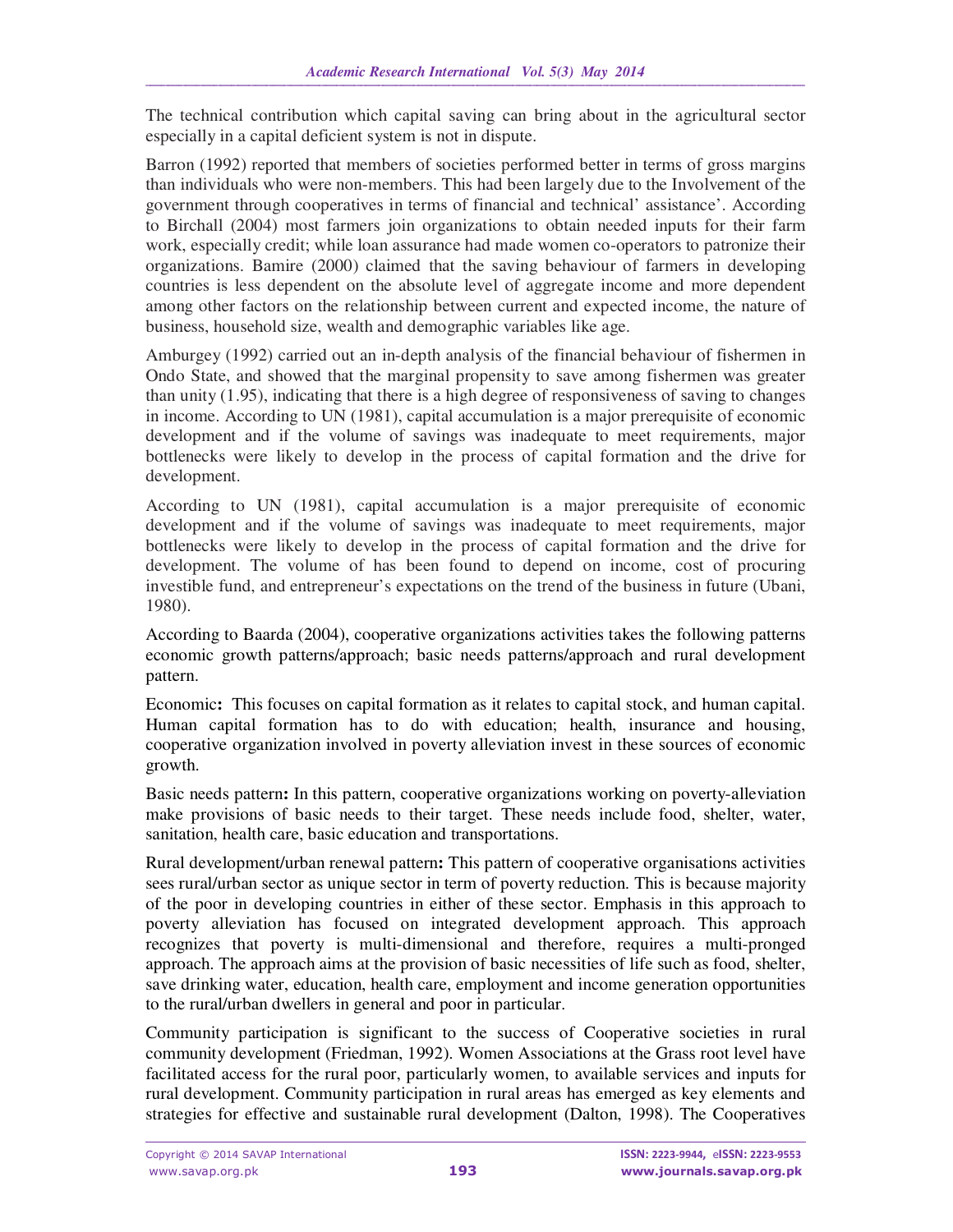life style of people especially in rural areas enhances their participation in the development activities of their communities by affording them the opportunities to pull their resources together for substantial community development projects, which is significant to the success and sustainability of such projects (Deji, 2005).

Several factors influence community participation in Cooperative activities, the factors varies significantly on gender basis. The underpinning factor persistent gender variation is the nature of the community socio –cultural factors.

The traditional culture of self-groupings that is more commonly found among the women in rural areas encourages their participation in the development projects of their communities (Ubani, 1980). The views of the average member of a community about what cooperative organizations signify determine the level of the commitment of the people towards the development of that community (Macpherson, 1995)**.**

### **Prospects of Cooperative Organizations in Nigeria**

Cooperative Organizations play a significant role in provision of services that enhances agricultural development. Flannery (1994) described Cooperative Organizations as a medium through which services like provision of farm inputs, farm implements, farm mechanization, agricultural loans, agricultural extension, member's education, marketing of members farm produce, and other economic activities and services rendered to members.

Cooperative organizations combine the two approaches for increasing their efficacy to reduce poverty. In essence, Cooperative organizations function on both the supply and the demand sides and even forge the linkages between the two sides. The latter is emphasized by Ibrahim (2001) by arguing that it is necessary for Cooperative organizations to make a linkage between micro-tasks consisting of provision of goods, of social and of financial services, capacity building, process facilitation, and fostering linkages, and macro-tasks consisting of policy advocacy, lobbying, public education and mobilization, monitoring compliance, and reconciliation and mediation (Crooks,2004).

Cooperative organizations are a significant tool for the creation of decent jobs and mobilization of resources for income generation and also provide opportunities for their employees to upgrade their skills through workshops and courses. According to Levin (2002) cooperatives employed more than 100 million men and women worldwide. However, in Nigeria cooperatives provide locally needed services, employment and contribute a sense of community and social cohesion.

#### **The Challenges of Cooperative Organizations in Nigeria**

The challenges facing effective performance of Cooperative organizations were in consonance with those observed by Flannery (1994) as:

- I. Inadequate government support to the Cooperative Organizations it has been observed that the support the government is given the Cooperative societies is not enough to cater for the ever increasing number of the societies. It is more of rhetoric's than actual action, these greatly affects the activities of the societies.
- II. Lack of member's commitment- some of the members shown I don't care attitude on the activities of Cooperative societies; they are much more interested on sharing the benefits of the produce. The activities are given a secondary look and therefore much more attention was not given to it.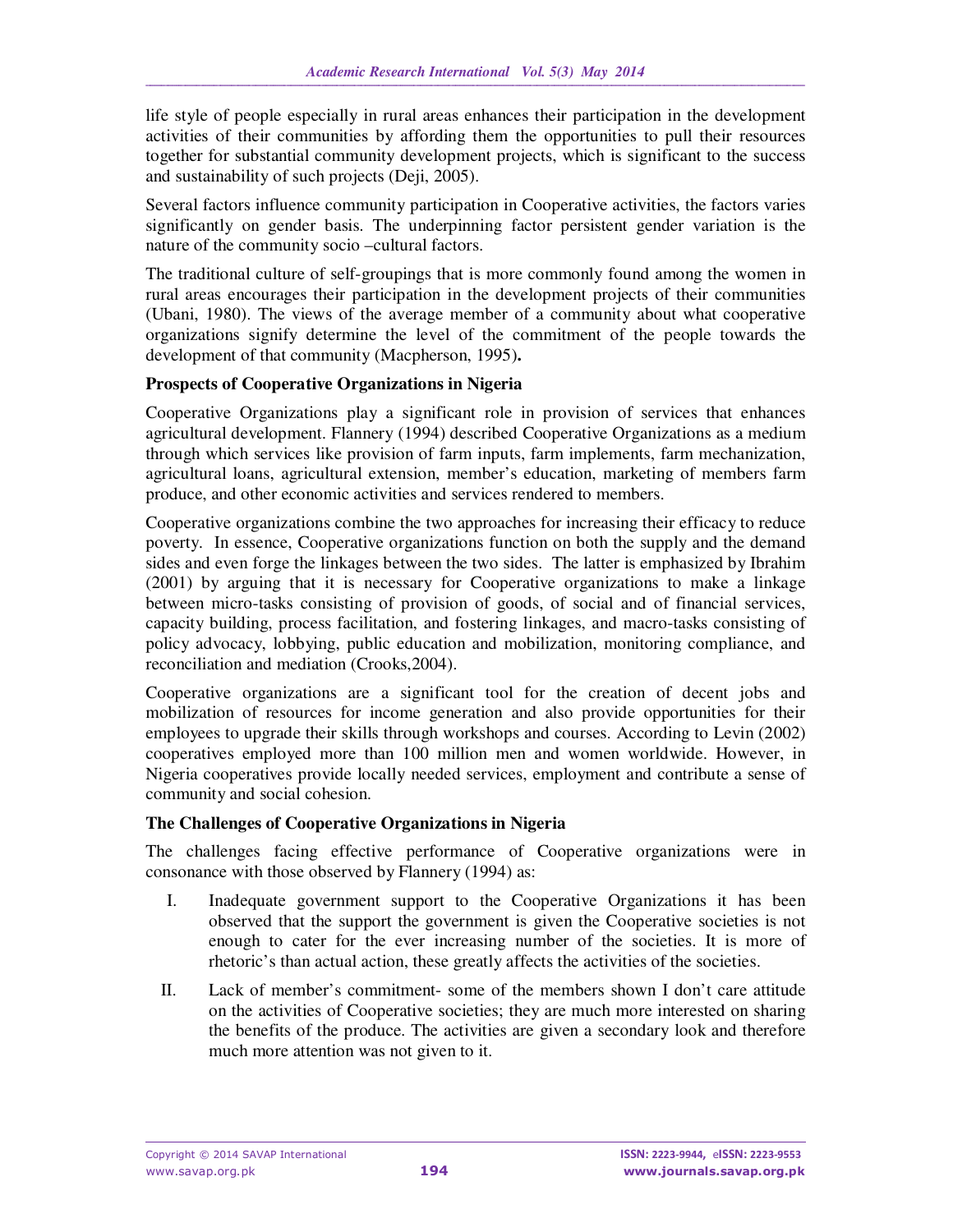- III. Lack of capital- people wants to engage in cooperative activities but due to lack of capital they cannot do so, these affects the activities of Cooperative organizations especially in rural areas and it hampers economic growth.
- IV. Politicization of Cooperative activities –Despite the elements of democracy in Cooperative activities but sometimes Cooperative Organizations are been carried away by partisan politics. In some instances where by the organizations are seen as belonging to one political party or the other as such full support would not be given by the authorities if they are considered as part of the opposition.

According to Deji (2005), the problems of Cooperative organisations revolve around the following:

Corruption: Corruption has remained the bane of developmental efforts in the third worlds. Where poverty alleviation programmes are put in place by Cooperative organisations, in this regard the members of cooperative organisations were short changed.

Coordination of the Programme: Baarda (2006), rightly points out that the problem of coordination has been a bane for effective cooperative organisations programmes in Nigeria, thereby resulting in role overlap and confusion.

Conception of the programme: This has to do with primary intention of the Cooperative organization on the programme was conceived (Harbor 2002). In most cases, this programmes were conceived primarily to address poverty issues but mainly score cheap political point i.e. recognition of these cooperative organisations by the government of the day.

Lack of clear guide: According (Harbor, 2002) cooperative organisations programmes in developing countries have always suffered from content deficiency. For instance, due considerations have never been given to Adult and Non-formal Education by these Cooperative societies, as a tool for empowering people against poverty (Baarda, 2006).

## **SUGGESTIONS**

Based on the foregoing the following suggestions were made:

- 1. There is the need to educate the members of Cooperative organisations in order to enhance their capacity for optimum result and sustainability.
- 2. Government should devise a strategy that would be supervising the activities of cooperative organisations for quality assurance and control.
- 3. Government support to Cooperative organisations in terms of enabling policy environment and assistance needs to be provided to enhance the activities of cooperative organisations in the state.
- 4. To reduce the level of illiteracy and to educate its members, the cooperative organizations should organize Adult literacy classes for their members at primary cooperative level, further more; training of leaders is also very vital. It should involve exchange of experience with other leaders and taking part in meetings to compare their ideas and common problems.
- 5. Cooperative organisations can be used as a pressure group to check the activities of people in the Government because it has no any political undertone or affiliations.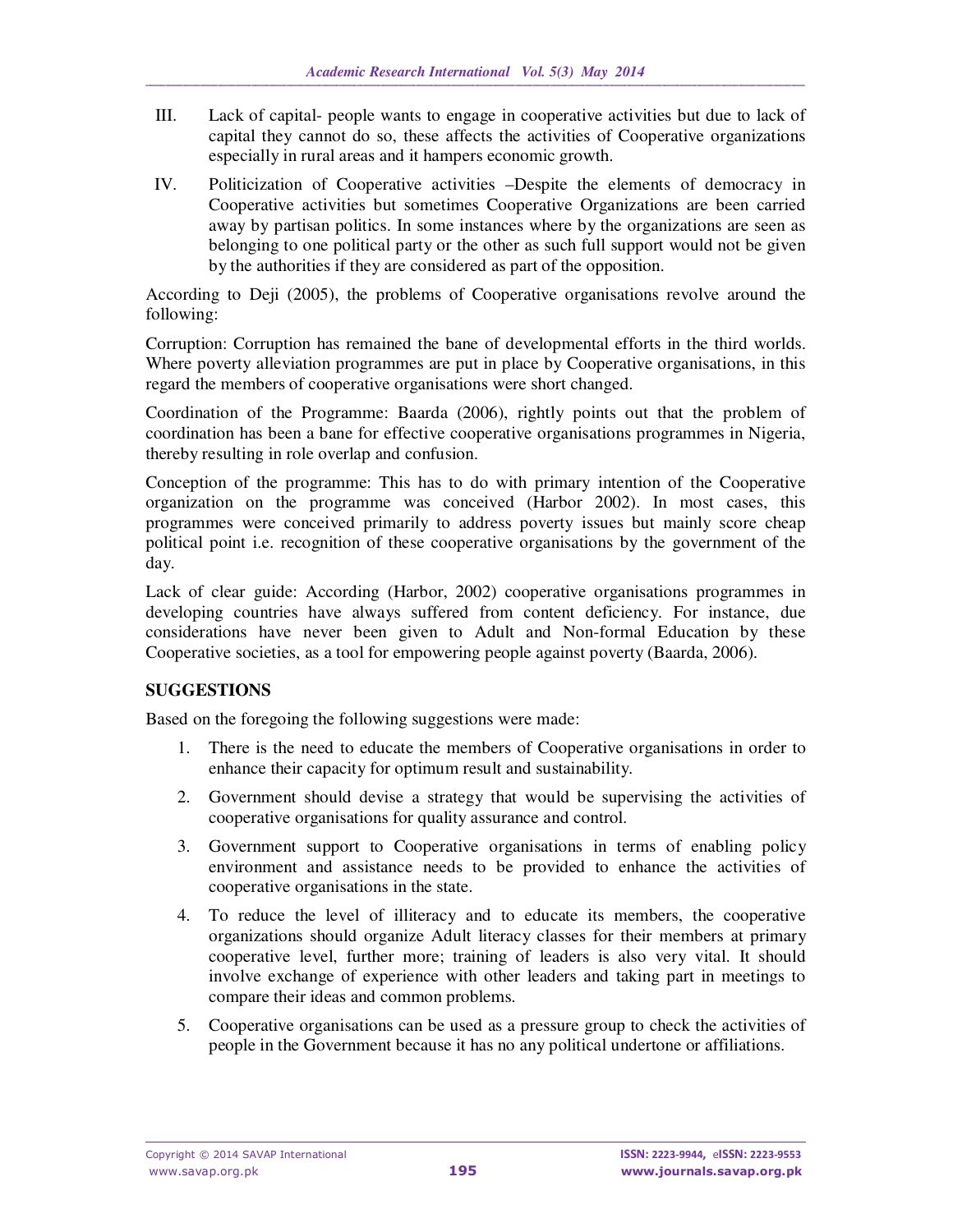### **CONCLUSION**

Poverty is seen as a rural phenomenon and where majority of the people in the developing nations lived. Many rural areas have benefitted in one way or the other with various projects executed by cooperative organizations in communities. In Nigeria cooperatives provide locally needed services, employment and contribute a sense of community and social cohesion. People come together in cooperative societies to pool their resources together so as to meet individual needs that could not be resolved by individual limited financial capacity

### **REFERENCES**

- [1] Amburgey, T. L., & Dacin, M. T. (1993). *Evolutionary development of credit unions.*  Wisconsin centre for credit union, Wisconsin Research University.
- [2] Baarda, J. (2006). *Current Issues in Cooperative Finance and Governance:*  Background and discussion paper. Washington D.C. USA, Rural Development, Cooperatives programme.
- [3] Baarda, J. (2004). *Outside Equity: Obligation, Tradeoffs Fundamental Cooperative character* selected paper at the NCERA-194 2004 Annual Meeting, November 2, 2013. Retrieved October 2013, from www.agecon.ksu.edu/accc/ncr194/Events/2004meeting/Baarda2004.pdf
- [4] Barron, D. N. (1992). *Credit unions: Density-dependent* E*volution.* Wisconsin: University of Wisconsin.
- [5] Berthoud, R., & Hinton, T. (1989). *Credit unions in the United Kingdom*. U.K. Printer Publishers.
- [6] Bichi, M. Y. (2004). *Introduction to Research Methods and Statistics*. Kano: Debis Co press and publishing
- [7] Birchall, J. (2003). *Rediscovering the Cooperative advantage*. Geneva: International Labour Office.
- [8] Birchall, J (2004). *Cooperative and the Millennium Development Goals.* Geneva: International Labour Office.
- [9] Crooks, A. (2004). *The Horizon problem and New Generation Cooperatives: Another Look at Minnesota Corn processor Cooperative Capitalization*. Selected paper at the *NCERA 194 2004 annual meeting*, November 02, 2004. http:/www.agecon.ksu.edu/accc/ncr194/Events/2013 Meeting/crookspaper.pdf.
- [10] Crotaeu, J. T. (1956). *The federal credit unions (policy and Practice).* New York: Harper and Brothers publishers.
- [11] Crotaeu, J. T. (1963). *The Economics of the Credit unions.* Detroit: Wayne State University Press.
- [12] Deji, O. F. (2005). *Membership of cooperative societies and Adoption behaviour of women: Implication for rural development*. Osun, Department of Agricultural extension and Rural Sociology, Obafemi Awolowo University.
- [13] European Commission (2001). *Consultation Document Cooperative in Enterprise Europe.*